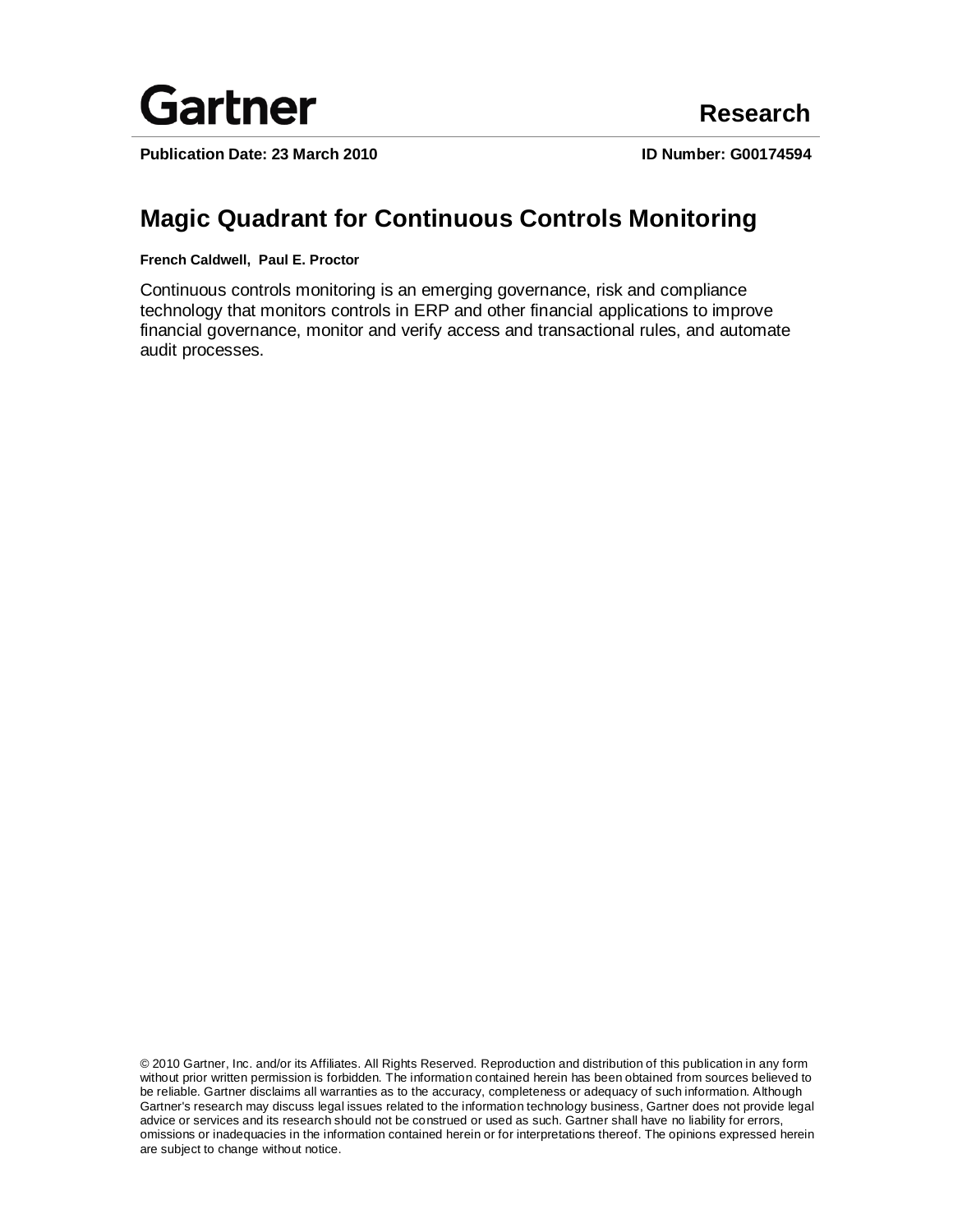## **WHAT YOU NEED TO KNOW**

Within the governance, risk and compliance (GRC) marketplace, continuous controls monitoring (CCM) is a set of technologies that assist the business in reducing business losses from fraud or failure to follow rules governing financial transactions, and improving performance through continuous monitoring (CM) and reducing the cost of auditing through continuous audit (CA) of the automated controls in ERP systems or other financial applications. CCM contributes value to risk management and compliance initiatives in three ways:

- **Lowering compliance costs —** A CCM solution can reduce the cost of audits by eliminating much manual sampling and minimizing the time it takes to gather documentation.
- **Improving financial governance —** CCM can increase the reliability of transactional controls, improve auditor trust and increase the effectiveness of antifraud controls.
- **Improving operational performance —** CCM controls, such as those that monitor duplicate payments, incorrect discounts or misapplied warranties, go beyond what most people consider compliance. By preventing these violations of business rules, CCM can improve key financial processes and increase the availability of working capital.

The CCM market is in its early stages, and many vendors don't offer a complete solution, or they offer solutions that are targeted at specific ERP applications but don't work as well in heterogeneous financial application environments.

CCM is simplest and least expensive to apply in a homogeneous ERP environment for which the vendor has a preconfigured integration link and controls library.

When financial processes are spread across multiple instances, and especially when there is a mix of ERP financial applications and/or other non-ERP financial applications, customizing controls and application integration adds expense. Costs of customization should be balanced against what it would cost to migrate to a common ERP. CCM in combination with other integration technologies, such as business process management systems, which can automate the data collection across multiple platforms and reporting, could mitigate the need to move to a common ERP.

Because CCM can be an expensive proposition requiring considerable implementation services, to get full value, implementation should focus not only on compliance and audit needs, but also on business performance benefits and improving financial governance.

## **MAGIC QUADRANT**

CCM technologies are applied automatically and periodically to support the monitoring of controls of financial processes that are repeatable, consistent and predictable (see "Continuous Controls Monitoring for Transactions: The Next Frontier for GRC Automation"). CCM solutions support CM for financial managers and CA for internal auditors:

**CM** is a business management monitoring function used to ensure that controls operate as designed and that transactions are processed appropriately. CM uses control automation to reduce fraud and improve financial governance, typically resulting in a substantial return on investment. It improves the reliability of the controls, and it improves the management oversight, policy enforcement and operational efficiency for critical financial processes (see "Q&A on Financial Governance Market Trends"), often producing hard-dollar savings.

Publication Date: 23 March 2010/ID Number: G00174594 Page 2 of 16

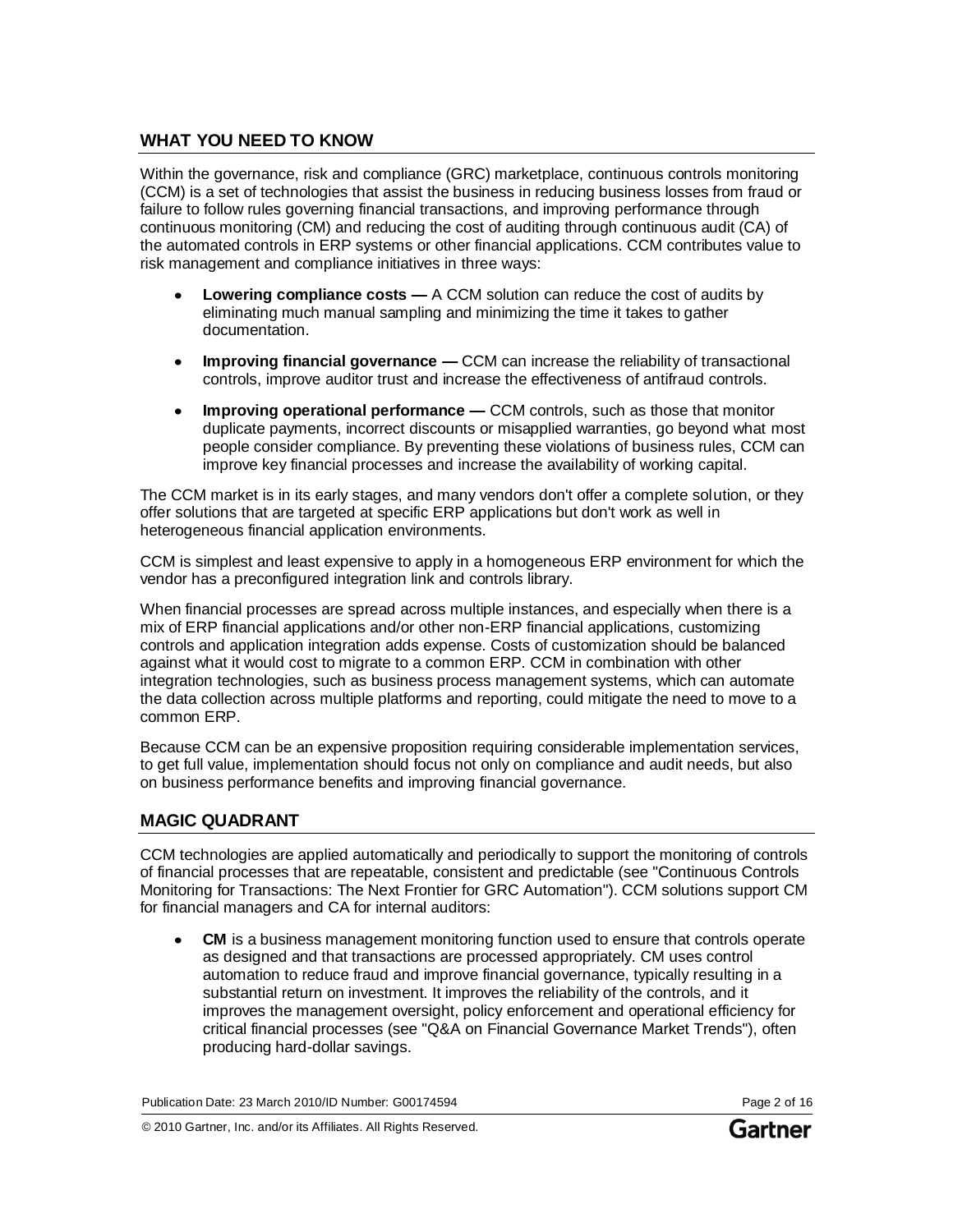**CA** is the periodic collection of audit evidence and indicators for the benefit of internal audits. CA reduces audit costs by automating the audit process and eliminating the cost of manual sampling. To avoid audit deficiencies, it is important that policies are being followed demonstrably, and that exceptions are documented and proved to be within the boundaries of good practice.

There are four technologies that make up CCM:

- **CCM for segregation of duties (CCM-SOD)** is used to manage a number of access conflicts present in ERP and financial applications. This Magic Quadrant replaces the "MarketScope for Segregation of Duty Controls Within ERP and Financial Applications."
- **CCM for transactions (CCM-T)** is used to continuously monitor ERP and financial  $\bullet$ application transaction information to improve governance and automate audit processes.
- **CCM for master data (CCM-MD)** automates controls related to ERP and financial application data. It is an element of many data quality products (see "Magic Quadrant for Data Quality Tools").
- **CCM for application configuration (CCM-AC)** is used to monitor the presence, appropriate configuration and modification of built-in application controls. CCM-AC is used in conjunction with each of the other three CCM technologies.

Some CCM vendors offer audit analytics as part of a CCM solution set, and it can be an important feature for internal auditors. Audit analytics is similar to CCM, except that the queries are initiated manually, and not automatically. It is used by auditors during the course of periodic audits to run standard or ad hoc queries against sets of transactional data. It is also used to test for SOD, and to verify that accounting rules governing three-way match requirements, duplicate payments and various two-way match requirements are being met.

In the evaluation of vendors for this Magic Quadrant, the focus was on CCM-SOD and CCM-T. CCM-MD and CCM-AC are secondary controls technologies, in that SOD and transactional controls have master data and application configuration elements. For instance, to monitor for duplicate payments, which is a transactional control, master data monitoring would be needed to ensure that payment data is formatted in a comparable way and that it has not been changed. Also, application configuration monitoring would be important to ensure that the transactional controls within the payment process had not been changed.

Publication Date: 23 March 2010/ID Number: G00174594 Page 3 of 16

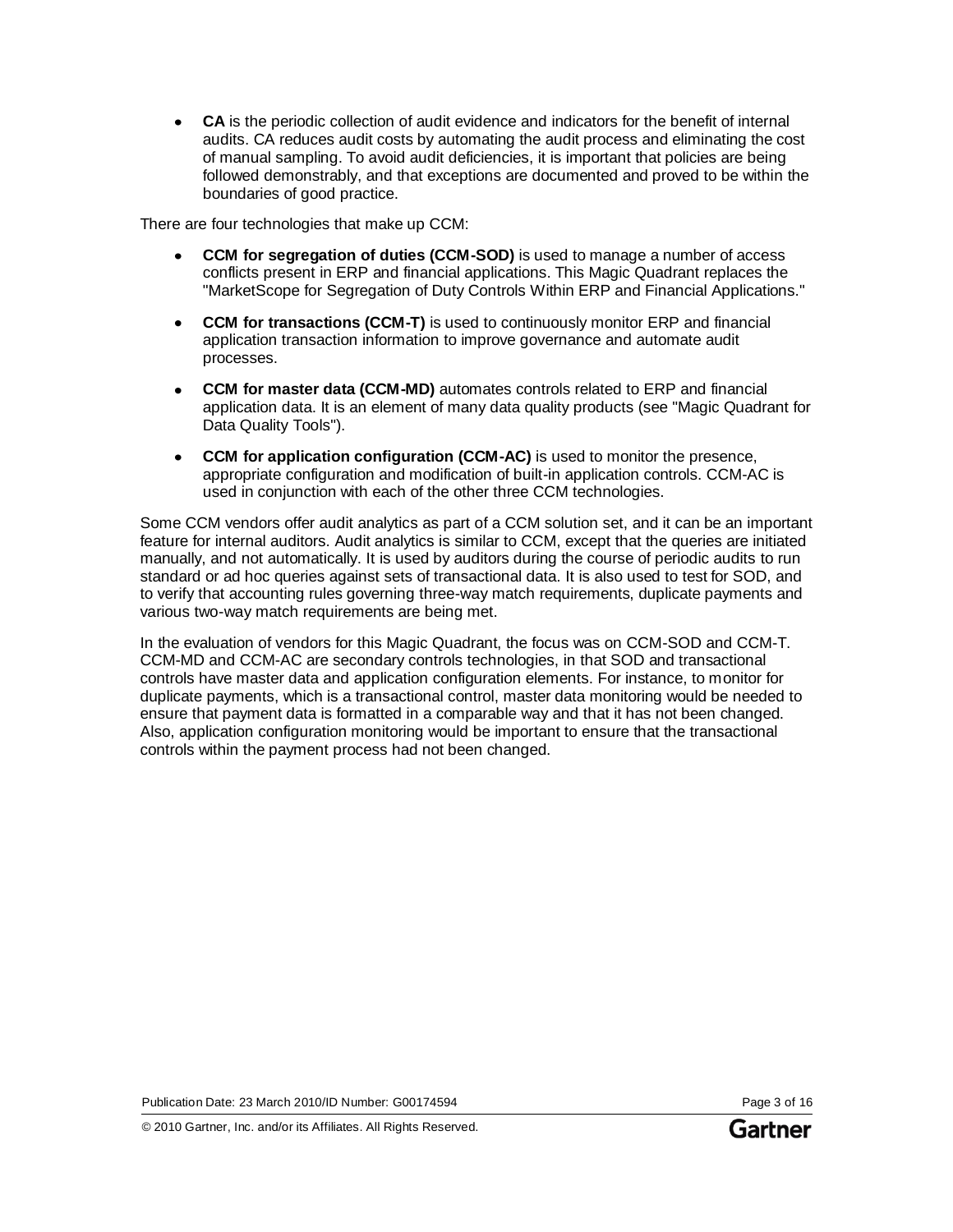**Figure 1. Magic Quadrant for Continuous Controls Monitoring**



**Source: Gartner (March 2010)**

# **Market Overview**

The CCM market is relatively small and immature. Market penetration of CCM-SOD is about 25%, and CCM-T is less than 10%. However, despite the recession, the CCM market has grown at double-digit rates during the past year, with some of the smaller best-of-breed vendors reporting a doubling of software license revenue. The larger players in the market have seen smaller growth rates, ranging from 10% to 30% year over year.

With CCM's genesis in responding to Sarbanes-Oxley Act (SOX) compliance deficiencies, the market is largest in North America. However, in Europe, there have been some large implementations. CCM markets are developing in other geographies as well. Based on reports from CCM vendors, the market is roughly 70% North America, 20% Europe and 10% elsewhere, with Australia and Brazil being targeted as emerging markets for many vendors.

Regarding industry trends, CCM-SOD sales have not had a particular vertical focus. For CCM-T, banks have been the heaviest buyers, with the objectives of raising auditor productivity for regulatory compliance, better fraud monitoring and transactional process improvement. During the past year, other industries have shown interest in CCM-T. Notably, some large municipalities have issued RFPs for CCM, with the objective of raising auditor productivity.

There is a legal challenge before the U.S. Supreme Court regarding the constitutionality of one of the SOX regulators. Depending on the court's decision, the CCM and other GRC markets could see a decrease in the rate of growth. However, SOX is just one driver for this market. Starting in

Publication Date: 23 March 2010/ID Number: G00174594 Page 4 of 16

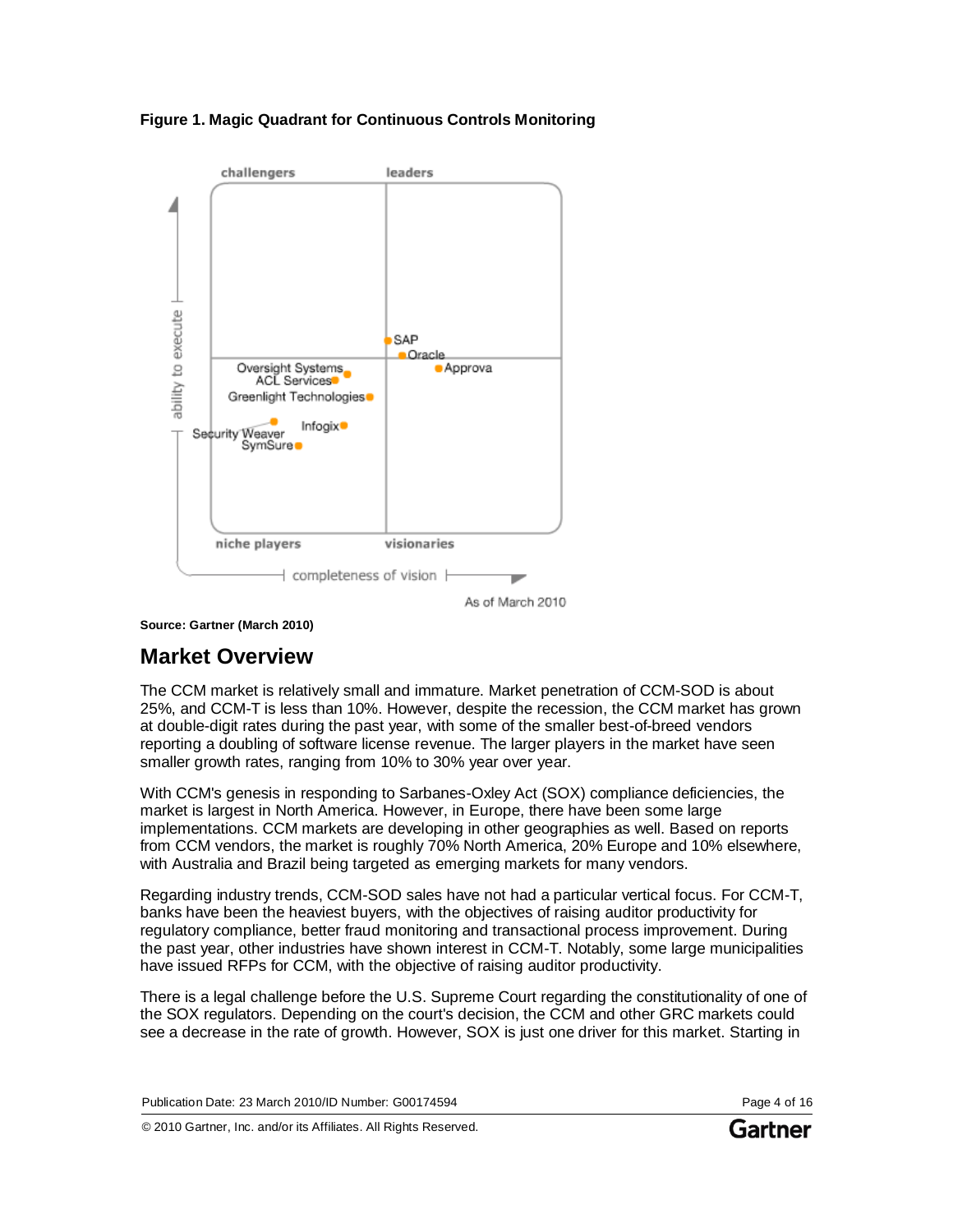late 2008, enterprises began looking at the financial benefits of expanding their CCM from SOD to include transactional controls. The primary market drivers for CCM are as follows:

- **Regulatory compliance —** Corporate governance and anti-corruption rules worldwide, which focus on corporate fraud, have heavily influenced the adoption of CCM. To comply with rules focused on corporate fraud, such as SOX and the Foreign Corrupt Practices Act (FCPA) in the U.S., SOD in financial applications has been a focus of auditors and regulators. When SOD became a common audit deficiency, particularly for SOX Section 404 audits, many enterprises looked to CCM-SOD to automate the monitoring of SOD controls within ERP and other financial applications. Until recently, SOX auditors have not put as much focus on transactional controls monitoring as they did on SOD. However, high-profile enforcement of anti-corruption regulations, such as FCPA in the U.S. and Gesetz zur Bekämpfung der Korruption in Germany, have shifted attention to CCM-T.
- **Risk management —** Many enterprises still look at compliance as a bottom-up documentation and audit exercise to demonstrate adherence to individual mandates. However, in 2010, most have turned to risk management as a way to focus compliance resources on controls objectives that are at the highest risk. Once they make this transition, executives at these enterprises start to demand more business value from GRC investments. Controls automation to improve controls monitoring and audit is a way to provide that value. Boards also are directing improvements in enterprise risk management, including ongoing monitoring of risks, and not just annual assessments.
- **Business performance —** CCM is part of the financial governance marketplace, as well as GRC (see "Financial Governance Will Emerge to Enhance Financial Controls and Regulatory Reporting"). When applied to improving financial governance, not only can CCM help to ensure that policies are followed for compliance reasons, but also it has direct business performance benefits — particularly in reducing fraud and improving transactional processes — thereby increasing the availability of working capital.

## **Market Definition/Description**

CCM is a set of technologies applied to the controls in financial applications to assist the business in reducing the cost of auditing through CA, reducing business losses through CM, and improving business performance by ensuring that automated process controls are working effectively. CCM technologies are applied automatically and periodically to support processes that are repeatable, consistent and predictable.

CCM software analyzes data in ERP and other financial applications to identify exceptions to policies, business rules and built-in application controls. CCM software can also be used to establish controls and monitor them. CCM software has several functions, including controls monitoring, exception and remediation management, reporting and analytics, and workflow:

- **Controls monitoring functions** automatically and periodically import data from ERP and financial applications, and apply a set of predefined audit analytics to identify control exceptions.
- **Exception and remediation management** supports tracking the response to identified  $\bullet$ control failures and other deficiencies, along with the process of addressing exceptions.
- **Reporting and analytics** support trending and audit analysis, audit trails, dashboards and the generation of reports.

Publication Date: 23 March 2010/ID Number: G00174594 Page 5 of 16

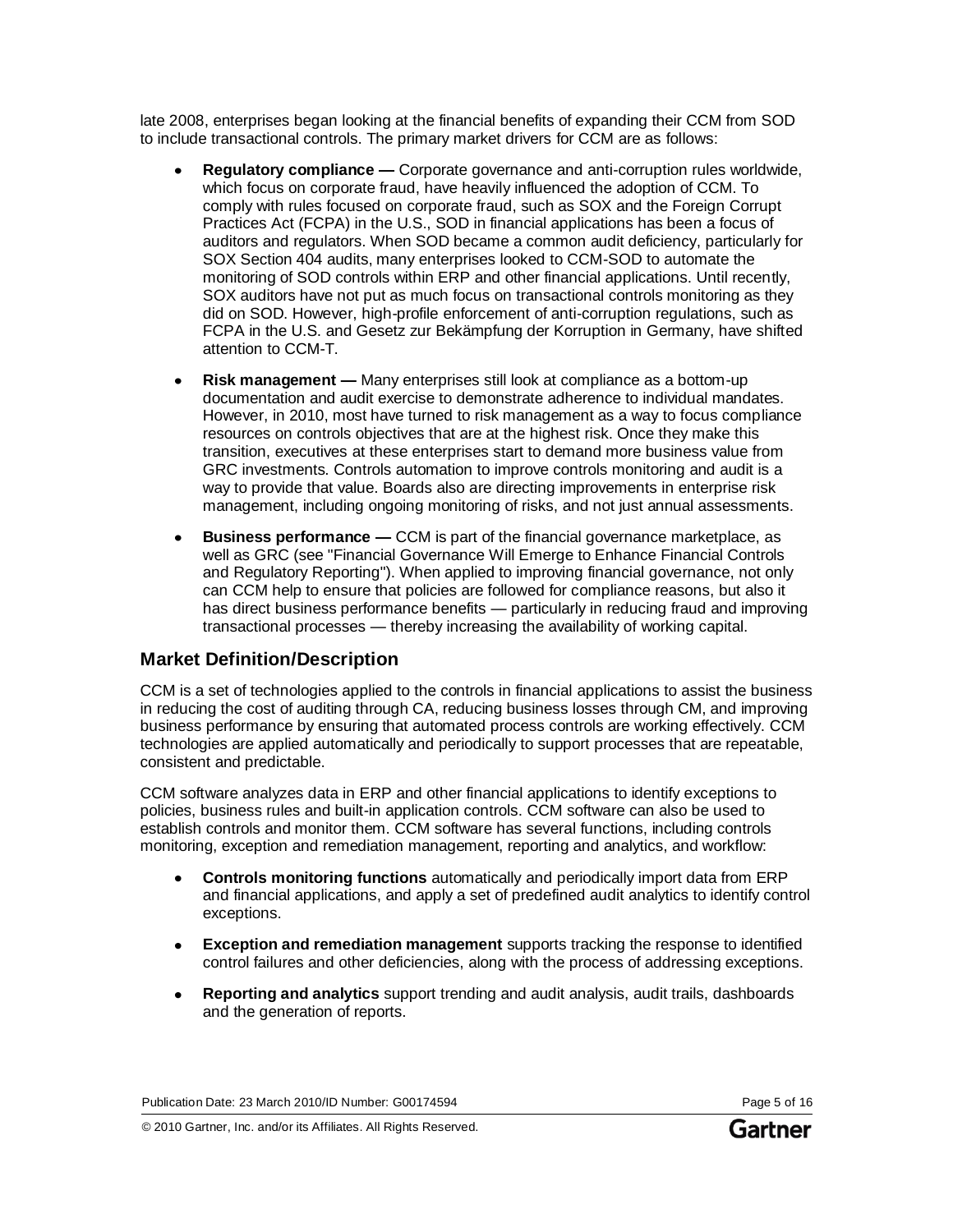**Workflow** supports notifications, alerts, reviews, approvals and other process automation needs.

CCM technologies fall within the GRC marketplace, and a few vendors offer both CCM and enterprise GRC platform products. For more information on the GRC marketplace, see "A Comparison Model for the GRC Marketplace, 2008 to 2010." CCM is a subset of a broader set of technologies called "controls automation and monitoring" (see Note 1), which include infrastructure, systems and other application controls. They have also been referenced as "controls-monitoring analytic applications" in the broader packaged financial application market (see "Leveraging Financial Analytics").

# **Inclusion and Exclusion Criteria**

To be included in this Magic Quadrant, vendors had to demonstrate functionality for either SOD or transactional controls monitoring (CCM-SOD or CCM-T, as described above). The controls monitoring must be done periodically and automatically.

Vendors with less than \$2 million revenue in 2009 or with fewer than 15 customer implementations were excluded.

Some vendors were considered but not included in this Magic Quadrant for the following reasons:

- **AlertEnterprise** did not meet production customers' thresholds. It has a unique value proposition for enterprises needing to combine the monitoring of physical and logical access controls for SOD. Besides the typical financial controls monitoring, AlertEnterprise can help with controls monitoring related to critical infrastructure protection.
- **BWise** did not meet production customers' thresholds. It launched a CCM product in late  $\bullet$ 2009, which is integrated with its enterprise GRC platform offering.
- **CSI** has an audit analytics solution for ad hoc queries that can be automated for CCM,  $\bullet$ but usually is not. It can be used to facilitate the rule definition for CCM solutions.
- **Lumigent** automates the analysis of application database recovery log files that can  $\bullet$ provide additional assurance of master data integrity. It has a prebuilt, applicationspecific business rule layer for PeopleSoft, Lawson and Deltek that maps predefined application controls and policies to specific SOX reporting requirements, which reduces the amount of manual audit sampling needed. Lumigent has no direct access to transactional data for CCM-SOD and CCM-T.
- **SenSage** did not meet production customers' thresholds. It has CCM-T and user activity  $\bullet$ monitoring for SAP, but it will not compete directly against SAP. SenSage partners with SAP to extend SAP GRC into security and activity monitoring for SAP, log management, and security information and event management.

# **Evaluation Criteria**

## **Ability to Execute**

**Product —** Core goods offered by the technology providers that compete in/serve the defined market. CCM vendors were evaluated for their ability to deliver CCM-SOD and CCM-T. Vendors that could deliver both scored better than those with just one of the capabilities. Further points were awarded for out-of-the-box integrations and control libraries for multiple ERP systems.

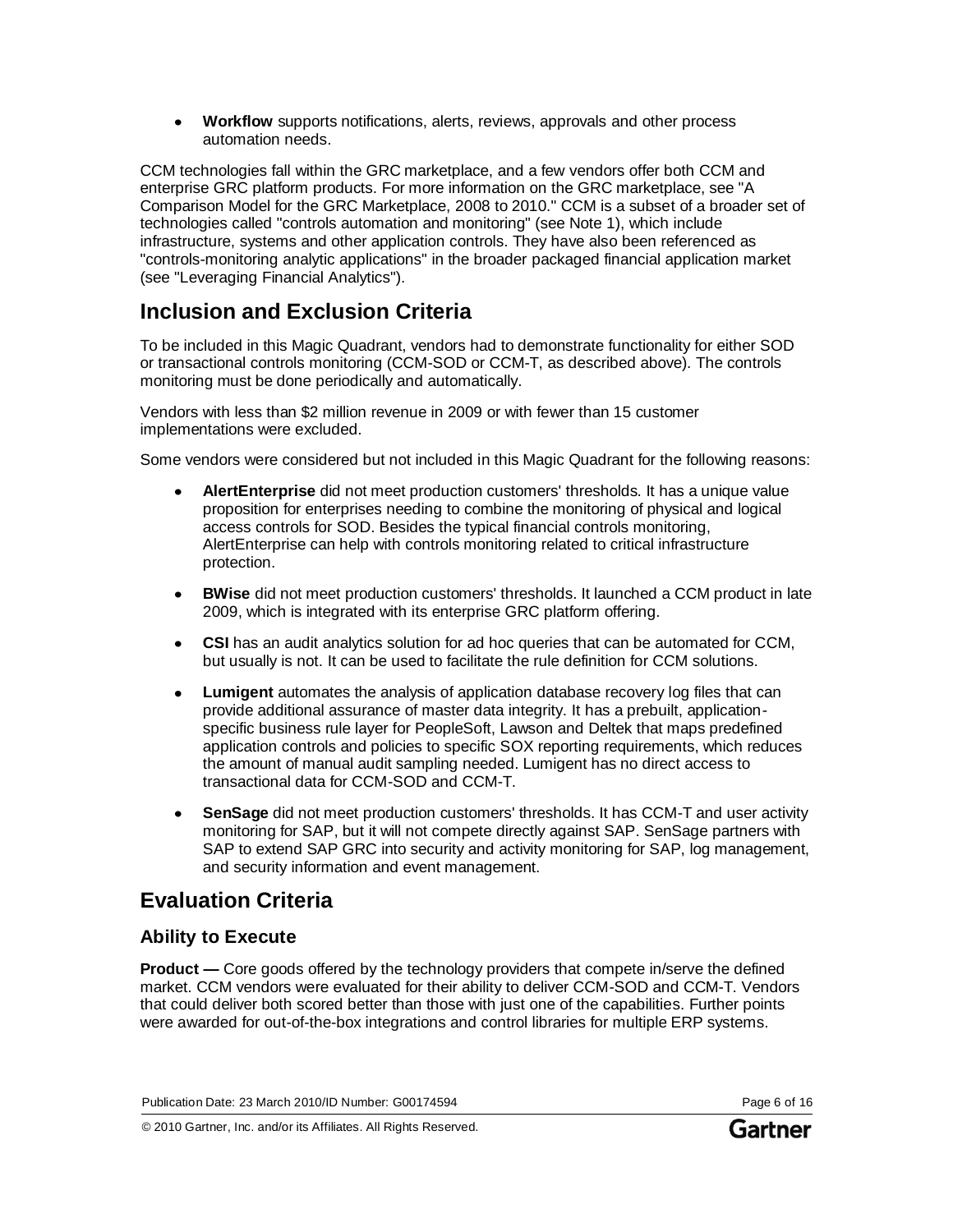**Overall Viability —** Viability includes an assessment of the overall organization's financial health, the financial and practical success of the business unit, and the likelihood of the individual business unit to continue to invest in the product, continue offering the product and advancing the state of the art within the organization's portfolio of products. Revenue and revenue growth were the primary factors. For large ERP vendors, a discount factor was used to account for the fact that CCM represents a small percentage of overall revenue.

**Sales Execution/Pricing —** Each technology provider's overall effectiveness in sales was measured by sales growth in 2009, the size of the sales force and the extent of channel sales. Pricing models were also evaluated for transparency and ease of comparison to competitors.

**Market Responsiveness and Track Record —** Ability to respond, change direction, be flexible and achieve competitive success as opportunities develop, competitors act, customer needs evolve and market dynamics change. Because this market is in its early stages, the primary metric was overall customer implementations.

**Customer Experience —** Vendors provided reference customers. The references were evaluated not just for their satisfaction with the vendor and product, but also for the value of the reference itself: Large, complex projects with both CCM-SOD and CCM-T were more valuable and given more points than those with simple implementations. Full production examples were given more points than pilot implementations.

| <b>Evaluation Criteria</b>                                              | Weighting |
|-------------------------------------------------------------------------|-----------|
| Product/Service                                                         | Standard  |
| Overall Viability (Business Unit, Financial, Strategy,<br>Organization) | High      |
| <b>Sales Execution/Pricing</b>                                          | Standard  |
| Market Responsiveness and Track Record                                  | High      |
| <b>Marketing Execution</b>                                              | No rating |
| <b>Customer Experience</b>                                              | Low       |
| Operations                                                              | No rating |

#### **Table 1. Ability to Execute Evaluation Criteria**

**Source: Gartner (March 2010)**

## **Completeness of Vision**

**Market Understanding —** Ability of the technology provider to understand buyers' needs and translate those needs into products and services. Vendors that show the highest degree of vision listen to and understand buyers' wants and needs, and can shape or enhance those wants with their added vision. In the CCM market, vendors were scored against three market elements: audit, compliance and business performance.

**Product Strategy —** A technology provider's approach to product development and delivery that emphasizes differentiation, functionality, methodology and feature set as they map to current and future requirements. Four elements were considered: integration and support for multiple ERP systems, automation and workflow, reporting and analytics, and templates and modules.

**Vertical/Industry Strategy —** The technology provider's strategy to direct resources, skills and offerings to meet the specific needs of individual market segments, including industry verticals. Vendors were evaluated for their ability to support regulatory compliance and business performance strategies for multiple industry verticals.

Publication Date: 23 March 2010/ID Number: G00174594 Page 7 of 16

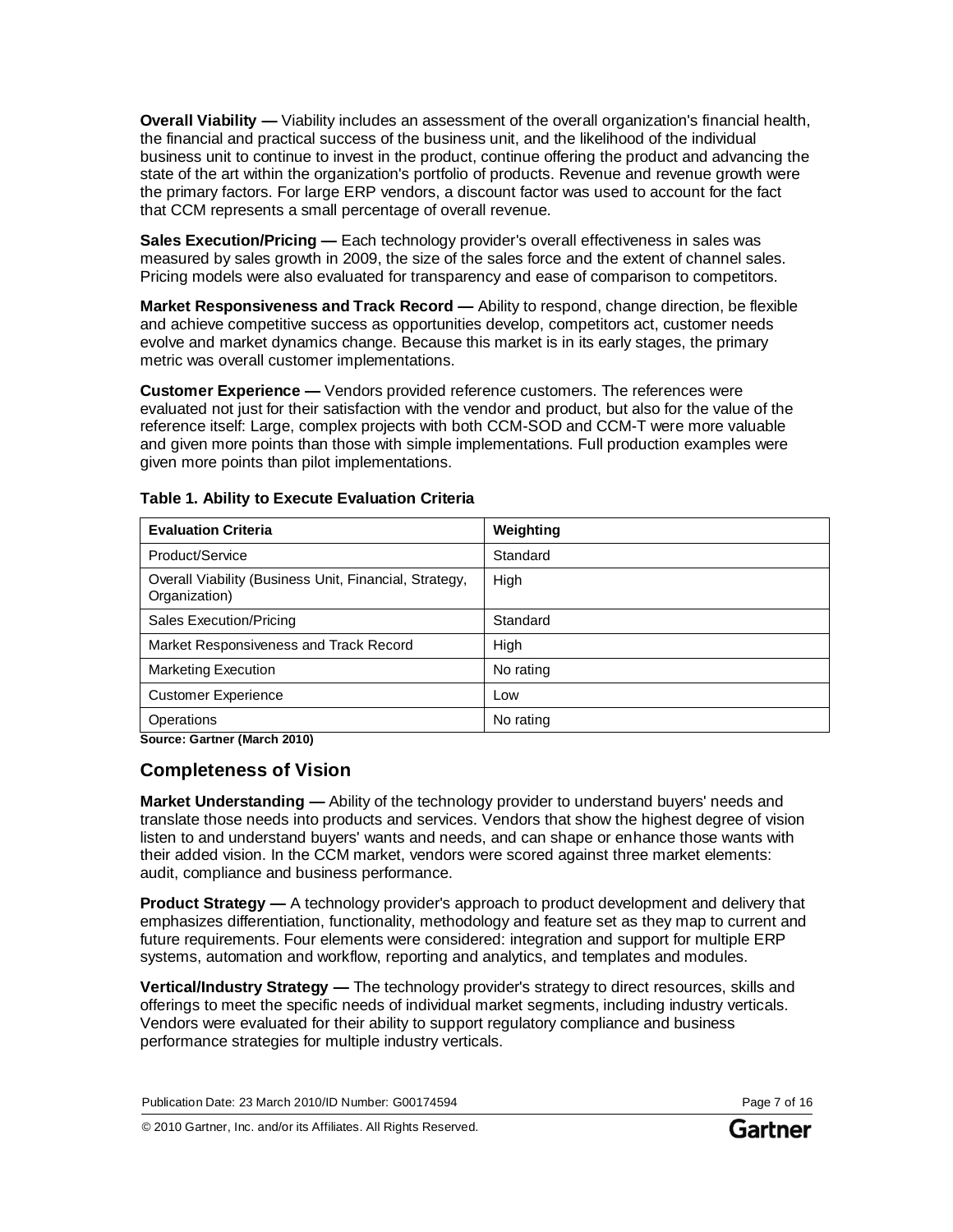**Innovation —** Direct, related, complementary and synergistic layouts of resources, expertise or capital for investment, consolidation, defensive or pre-emptive purposes. The fraction of revenue dedicated to R&D was a primary metric. Aggressiveness of the vendor's road map and a history of executing effectively against the road map also were considered.

**Geographic Strategy —** The technology provider's strategy to direct resources, skills and offerings to meet the specific needs of geographies outside the "home" or native geography, either directly or through partners, channels and subsidiaries, as appropriate for that geography and market. Sales, proven resellers and support in multiple geographies scored better than if the strategy was dedicated to just one or two geographies.

| <b>Evaluation Criteria</b>  | Weighting |
|-----------------------------|-----------|
| Market Understanding        | High      |
| <b>Marketing Strategy</b>   | No rating |
| <b>Sales Strategy</b>       | No rating |
| Offering (Product) Strategy | High      |
| <b>Business Model</b>       | No rating |
| Vertical/Industry Strategy  | Low       |
| Innovation                  | Standard  |
| Geographic Strategy         | Low       |

|  | <b>Table 2. Completeness of Vision Evaluation Criteria</b> |  |  |  |
|--|------------------------------------------------------------|--|--|--|
|--|------------------------------------------------------------|--|--|--|

**Source: Gartner (March 2010)**

## **Leaders**

The CCM market is far from mature, but the leaders in the market have had a significant presence in the market for many years. They all have strong, market-tested CCM-SOD capabilities and offer CCM-T. Their CCM-AC and CCM-MD capabilities are adequate to support primary CCM-SOD and CCM-T functions. When lacking in multiplatform capabilities, they have services and technology partnerships to fill the gap.

## **Challengers**

Like the leaders, challengers have proved their ability to execute over several years. Challengers have the ability to deliver only CCM-SOD or CCM-T, or when they deliver both, they are strong in one and immature in the other. Their CCM-AC and CCM-MD capabilities are adequate to support primary CCM-SOD and/or CCM-T functions. When lacking in multiplatform capabilities, they have services and technology partnerships to fill the gap.

## **Visionaries**

Visionaries have proven capability to deliver both CCM-SOD and CCM-T, and offer significant differentiation from competitors on their product, market or geographic strategies. Their financial viability may be lower, they may be slower to gain market acceptance, or their products may not be as mature as those of leaders.

# **Niche Players**

Niche players exceed the minimum criteria to be in this Magic Quadrant, and have competitive offerings. Some niche players do not have a large number of dedicated ERP integrations out of

Publication Date: 23 March 2010/ID Number: G00174594 Page 8 of 16

© 2010 Gartner, Inc. and/or its Affiliates. All Rights Reserved.

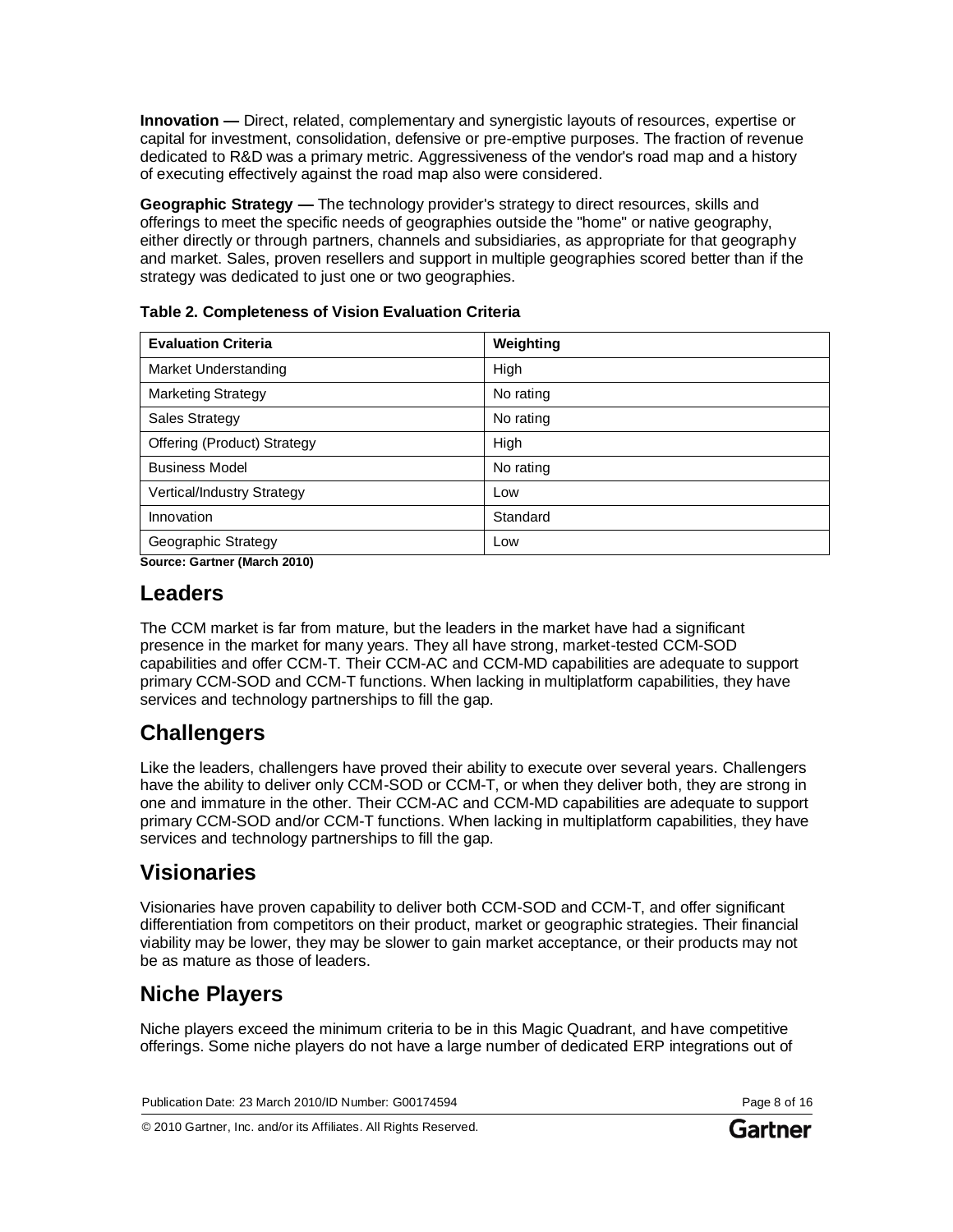the box, or they focus on a specific vertical market, or both. Other niche players have the ability to deliver only CCM-SOD or only CCM-T, or if they deliver both, they may not have proven yet that they have effective strategies that will differentiate them from competitors and grow their presence in the market.

# **Vendor Strengths and Cautions**

## **ACL Services**

## **Strengths**

- Product For CCM-T, ACL Services offers very good out-of-the-box direct integration with SAP ERP financial management software.
- Pricing ACL offers a low-cost option for CCM-T, and its pricing model is easy to  $\bullet$ understand.
- Market Responsiveness ACL has a large customer base using its audit analytics  $\bullet$ product, which has provided a good foundation for adoption of its CCM offering.
- Customer Experience ACL has good references, illustrating a range of objectives  $\bullet$ from auditor productivity to improving business performance.

### **Cautions**

- Product ACL has limited SOD, limited controls libraries, and limited out-of-the-box connectors for ERP other than SAP. Rather than SQL, ACL uses a proprietary scripting language — training in its use does not take long.
- Product Strategy Having provided services for many years to the audit community, ACL has a lot of experience and intellectual property that can be applied through service engagements. It's not clear how ACL will take this intellectual property and use it to improve its products.
- Viability ACL's slow growth is partly due to the price of its product and an older business model that is dependent on service revenue.

## **Approva**

## **Strengths**

- Product Approva has prebuilt integration links to multiple ERP vendors. It provides good workflow for exception management, robust reporting and intuitive rule building.
- Viability Approva is the largest best-of-breed vendor, and it has strong partnerships with Big 4 audit firms.
- Geographic Strategy It has customer implementations globally, with an emphasis on North America and Europe.

### **Cautions**

Viability — Approva competes directly against megavendors Oracle and SAP. Besides  $\bullet$ CCM-SOD and CCM-T, Approva also offers an audit analytics capability that competes against ACL and CaseWare IDEA. Although Approva is the largest CCM best-of-breed

Publication Date: 23 March 2010/ID Number: G00174594 Page 9 of 16

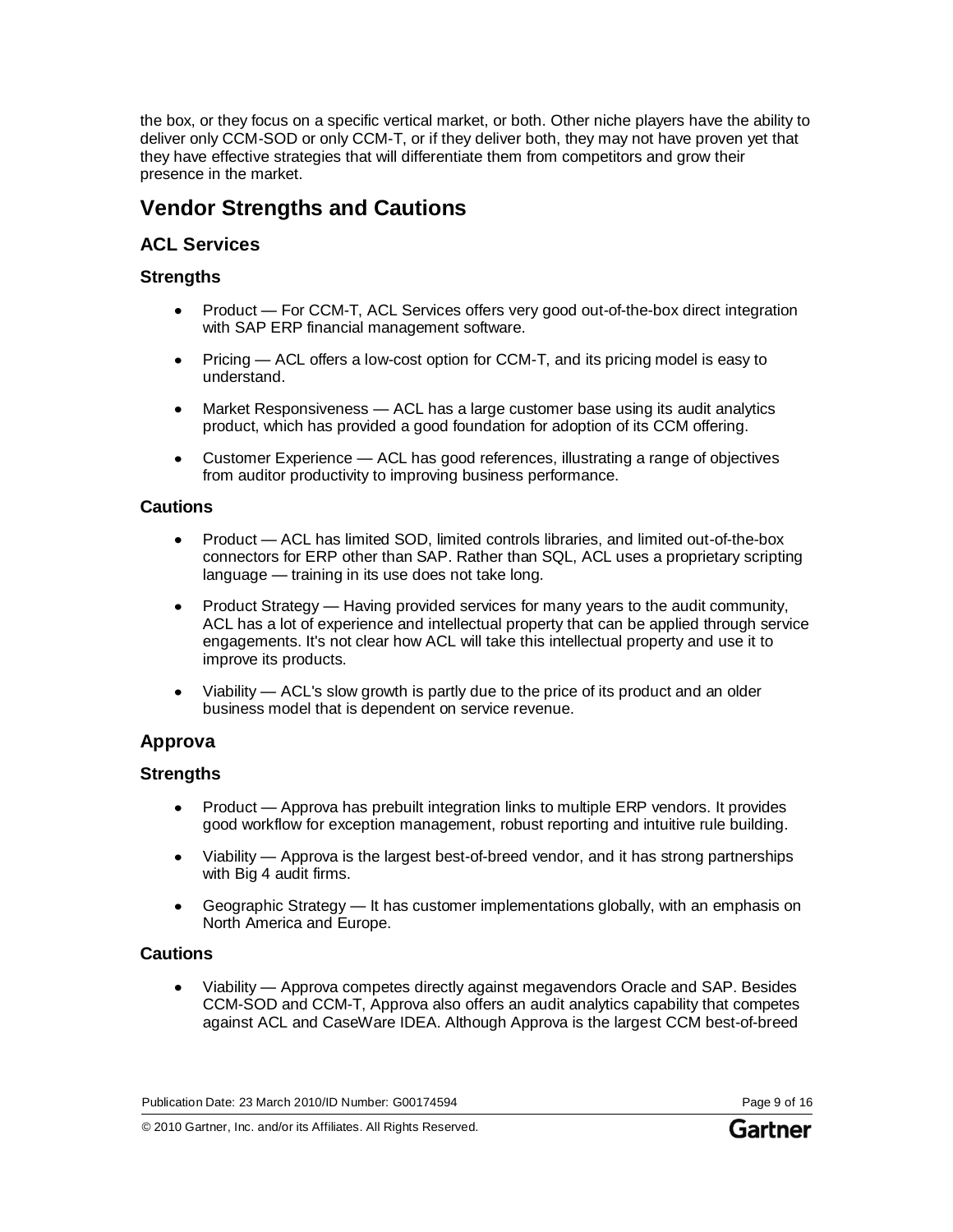vendor, it is still a relatively small software vendor, and it will be a challenge to maintain competition on multiple fronts.

Sales Execution — Approva's growth has slowed in the past year. In the past, it heavily  $\bullet$ focused on CCM-SOD, where the buyer was typically in the IT organization. As Approva increases its emphasis on CCM-T, it must increase its sales force's ability to reach finance and audit buyers.

## **Greenlight Technologies**

### **Strengths**

- Product Greenlight Technologies offers CCM-SOD and CCM-T, and it has  $\bullet$ preconfigured control libraries and connectors for multiple ERP systems. It also has intuitive navigation and workflow. It offers a wizard for users to automatically create controls without writing script.
- Product Strategy Greenlight provides connectors and cross-platform analysis  $\bullet$ capabilities that have made it a trusted partner of SAP. It has also partnered with Oracle to extend Oracle's cross-platform capabilities.
- Customer Experience It has good references for CCM-SOD and CCM-T.
- Geographic Strategy Greenlight has a strong partnership with SAP, and its development of channel partnerships with consulting firms gives Greenlight a large geographic reach for a small vendor.

#### **Cautions**

- Innovation Its R&D investment is relatively small.
- Sales Execution Greenlight is very dependent to date on its partnership with SAP for sales. It is building an independent sales capability.
- Viability Greenlight is small from a revenue standpoint, but it has good growth. Its growth has been dependent on being an SAP technology and implementation partner.

## **Infogix**

### **Strengths**

- Customer Experience Reference customers cited complex multiapplication environments and satisfaction with Infogix and its products. Infogix deploys products rapidly, and training time to learn how to build controls is short.
- Innovation Infogix invests significantly in product development, and it has a relatively  $\bullet$ large development workforce for CCM.
- Product It provides CCM-T for monitoring high-volume, multistep transactional processes. Infogix's products are used in environments where there are multiple heterogeneous financial systems, with transactional processes that cross those multiple systems, and that require building customized controls.

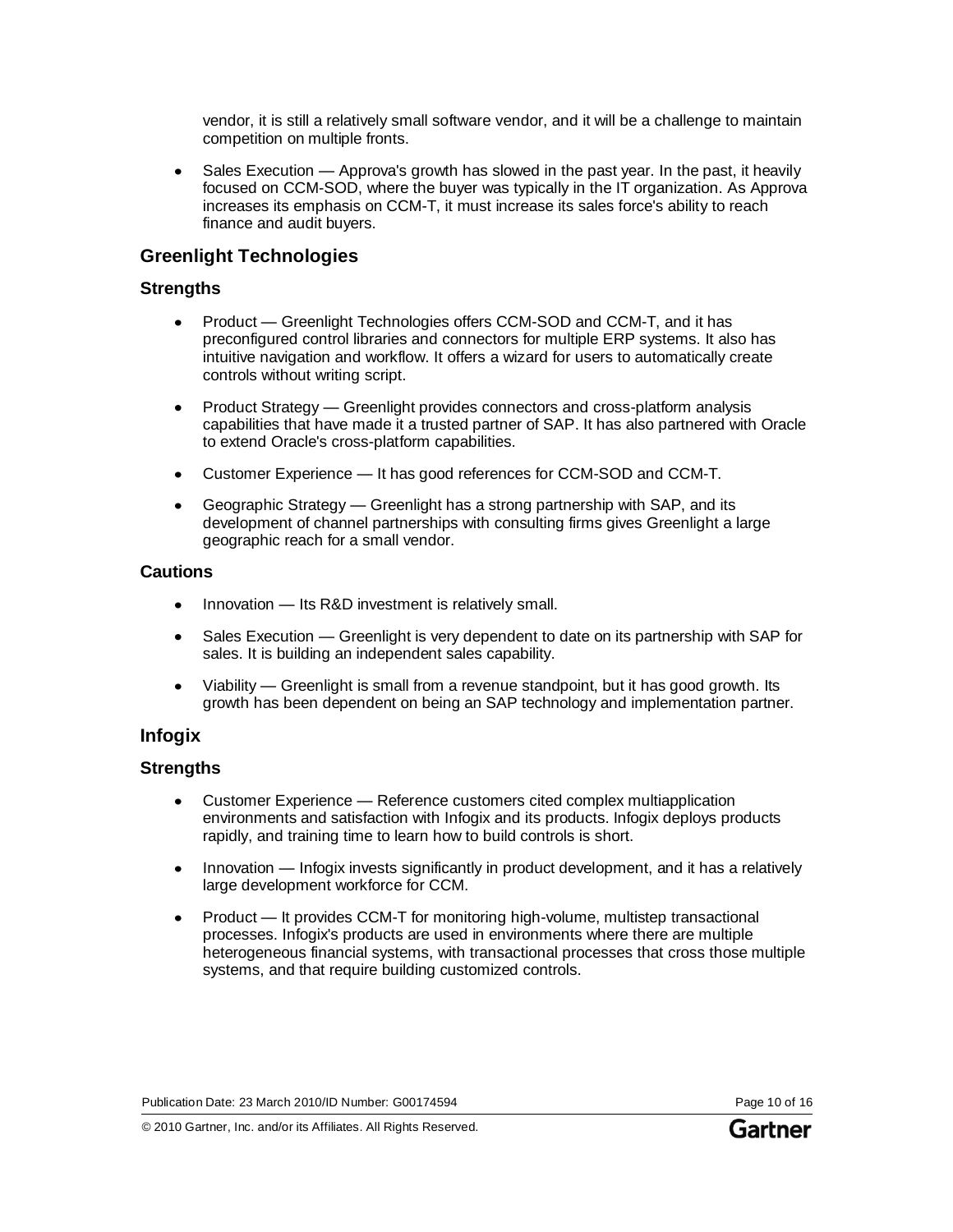### **Cautions**

- Market Understanding The CCM market is heavily focused on customers with ERP implementations, which is a market that is untested for Infogix because it focuses on specialized transaction systems.
- Product Infogix has no out-of-the-box integrations or controls libraries for ERP applications. It has no CCM-SOD.
- Market Responsiveness For CCM, Infogix's adoption is mostly customers of its other transactional control products.

### **Oracle**

### **Strengths**

- Product Oracle offers a complete CCM solution set for Oracle E-Business Suite and PeopleSoft Financials. It provides integration for compliance, risk management and business performance with Oracle's Enterprise GRC Manager and GRC Fusion Intelligence.
- Product Strategy Oracle is extending integrations to other Oracle transactional  $\bullet$ products, including Hyperion Financial Manager, as part of an overall Oracle business performance and financial governance strategy, as well as a strong GRC strategy.
- Innovation CCM is a growth area for Oracle, and it has increased its R&D investment in it.
- Geographic Strategy Oracle offers global marketing, sales and support.

#### **Cautions**

- Product Strategy Oracle has been slow to develop direct integrations with some of its  $\bullet$ own products, such as JD Edwards and competitors' ERP systems.
- Market Understanding Oracle is not aligned with the CA market. It is well-focused on  $\bullet$ CM for compliance and business performance.

## **Oversight Systems**

### **Strengths**

- Product Strategy Oversight Systems is focused on CCM-T in complex heterogeneous  $\bullet$ application environments and multivariable analytics, and on large-volume transactions.
- Market Understanding Its focus on audit and business performance is excellent.  $\bullet$
- Market Responsiveness Oversight Systems has experienced high growth in direct  $\bullet$ competition with vendors that have stronger presence and name recognition in the analytics and GRC markets.

### **Cautions**

Product — Oversight Systems' products have limited SOD. Navigation and workflow are  $\bullet$ sometimes not intuitive.

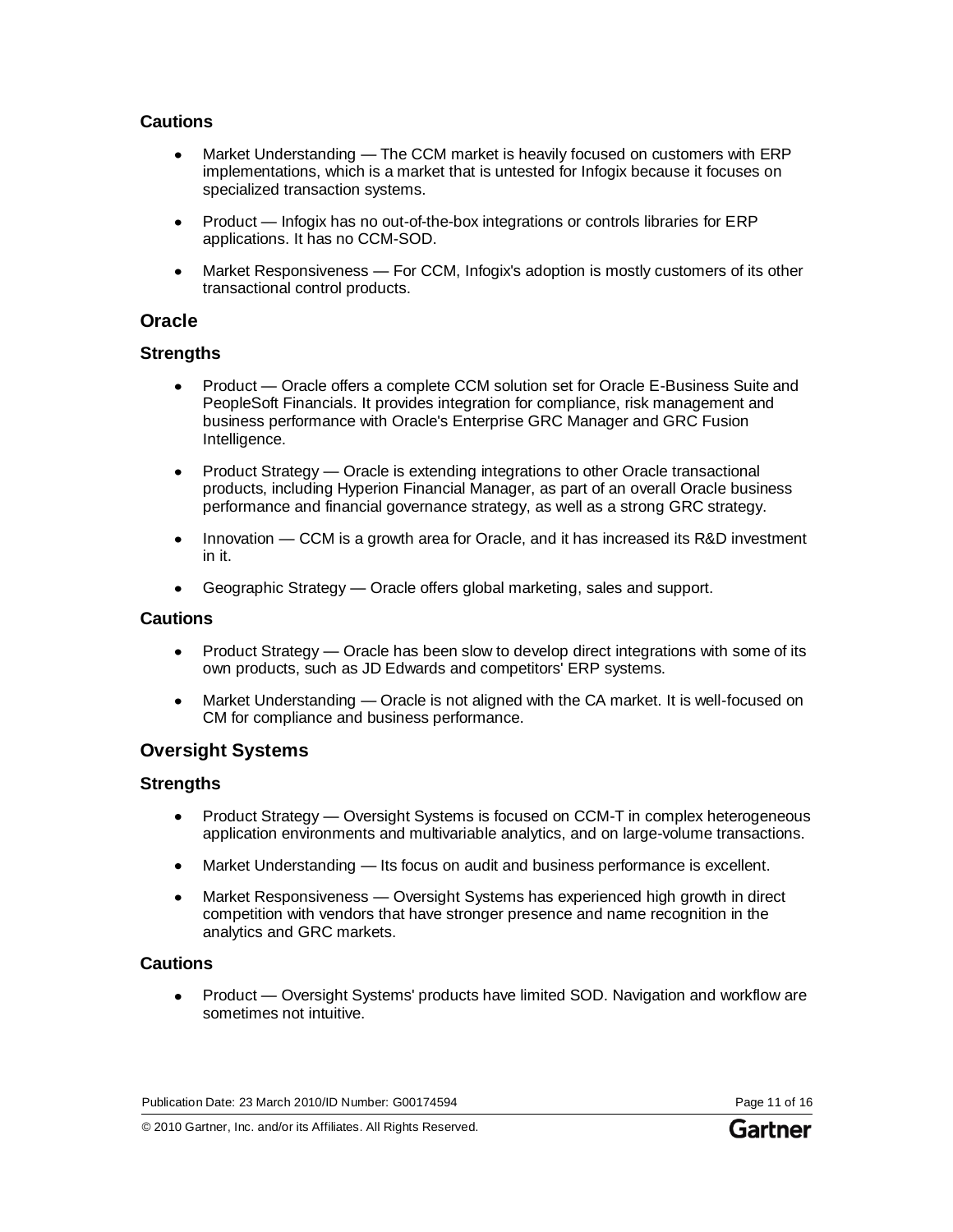- Pricing Pricing is opaque, inconsistent and difficult to compare to models using user or module pricing models.
- Innovation Oversight Systems' R&D investment is relatively low.

### **SAP**

### **Strengths**

- Product SAP supports CCM-SOD and CCM-T for SAP ERP versions 4.6c and above  $\bullet$ out of the box. Integration with other versions of SAP and competitors' products is available with the standard license. Reporting has been significantly improved with SAP Business Objects integration.
- Innovation SAP is making a substantial investment in this growth area of its overall business strategy.
- Sales Execution SAP has executed extraordinarily well, particularly with CCM-SOD, with more than 2,000 customer implementations.
- Geographic Strategy SAP provides global marketing, sales and support.

### **Cautions**

- Market Understanding In the past year, SAP has worked to develop a better approach to the market. In the past, it has marketed a number of products, including CCM, under the GRC banner, without clear differentiation as to the problems each solved for buyers.
- Product Strategy CCM-T is not differentiated well from SAP's compliance  $\bullet$ management offering, which causes market confusion. SAP plans to release a major upgrade to its GRC product set by the end of 2010, which, besides offering improved workflow and integration with other GRC products, should alleviate some of the productpositioning confusion.

## **Security Weaver**

### **Strengths**

- Product Security Weaver provides good support for CCM-SOD and CCM-T in SAP. It supports Oracle integrations out of the box for CCM-SOD, but not yet for CCM-T.
- Customer Experience Security Weaver presented one of the largest, most-complex  $\bullet$ and demanding CCM projects to date with very good results.
- Innovation Security Weaver is very responsive to customer recommendations and  $\bullet$ works closely with its customer base on development.
- Viability A lawsuit challenging its intellectual property rights was settled in December 2009, which has cleared concerns about Security Weaver's financial viability.

### **Cautions**

Product Strategy — Security Weaver has had an SAP-centric focus in the past, but it has an aggressive release schedule for 2010 that will further extend capabilities for Oracle and other ERP systems, and improve workflow and reporting. Security Weaver has a proven track record on past releases.

Publication Date: 23 March 2010/ID Number: G00174594 Page 12 of 16

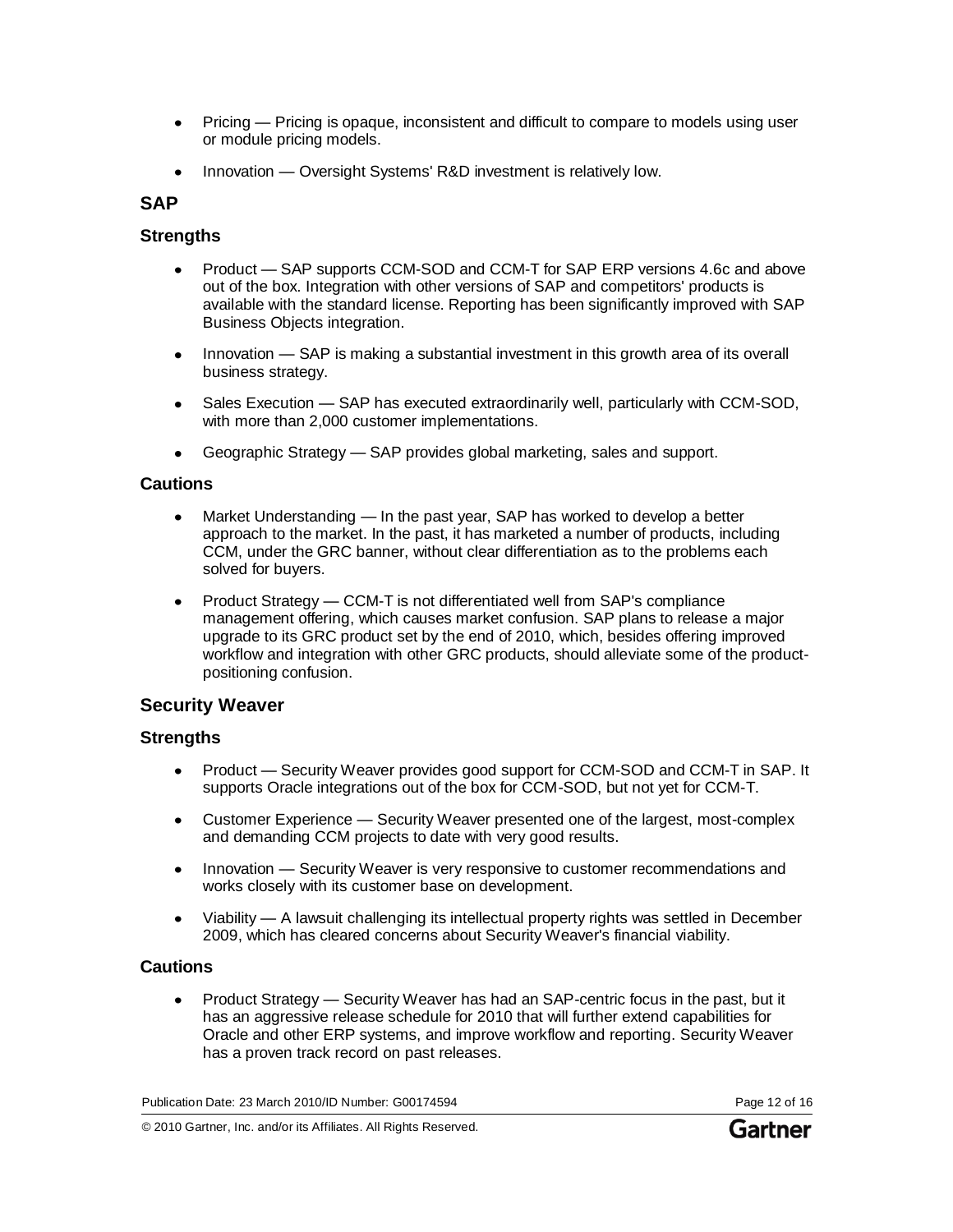- Innovation Security Weaver depends heavily on working with customers to develop new functionality, and independent R&D investment is low.
- Market Responsiveness Security Weaver experienced below-average growth in 2009, partially attributable to a lawsuit challenging its intellectual property rights.

## **SymSure**

### **Strengths**

- Product SymSure is oriented toward CCM-T in heterogeneous environments. It offers a generic controls library, and integrates with CaseWare IDEA and ACL for audit analytics capabilities.
- Pricing SymSure is a low-cost option for CCM-T.  $\bullet$
- Innovation More than 60% of SymSure's revenue goes to R&D, which is a higher percentage than any other competitor.

### **Cautions**

- Product SymSure doesn't have SOD, and there are no out-of-the-box integrations for  $\bullet$ ERP.
- Viability It is a small vendor.
- Geographic Strategy SymSure has sales and support offices only in North America and the Caribbean; however, it also has customers in the U.K., Latin America and Australia.

### **RECOMMENDED READING**

"Magic Quadrants and MarketScopes: How Gartner Evaluates Vendors Within a Market"

"Critical Capabilities for Continuous Controls Monitoring,2010"

"A Comparison Model for the GRC Marketplace, 2008 to 2010"

"Continuous Controls Monitoring for Transactions: The Next Frontier for GRC Automation"

"Manage Segregation of Duties in ERP and Financial Systems to Address Audit Findings and Business Process Conflicts of Interest"

"Three Technology Solutions for Internal Audit That Improve Productivity, Controls Reliability and Business Efficiency"

"Sarbanes-Oxley Update: How to Best Support the CFO"

"Q&A on Financial Governance Market Trends"

"Financial Governance Will Emerge to Enhance Financial Controls and Regulatory Reporting"

### **Note 1 Controls Automation and Monitoring**

Controls automation and monitoring (CAM) is a broader category than CCM and includes many of the technologies that appear on the "Hype Cycle for Governance, Risk and Compliance

Publication Date: 23 March 2010/ID Number: G00174594 Page 13 of 16

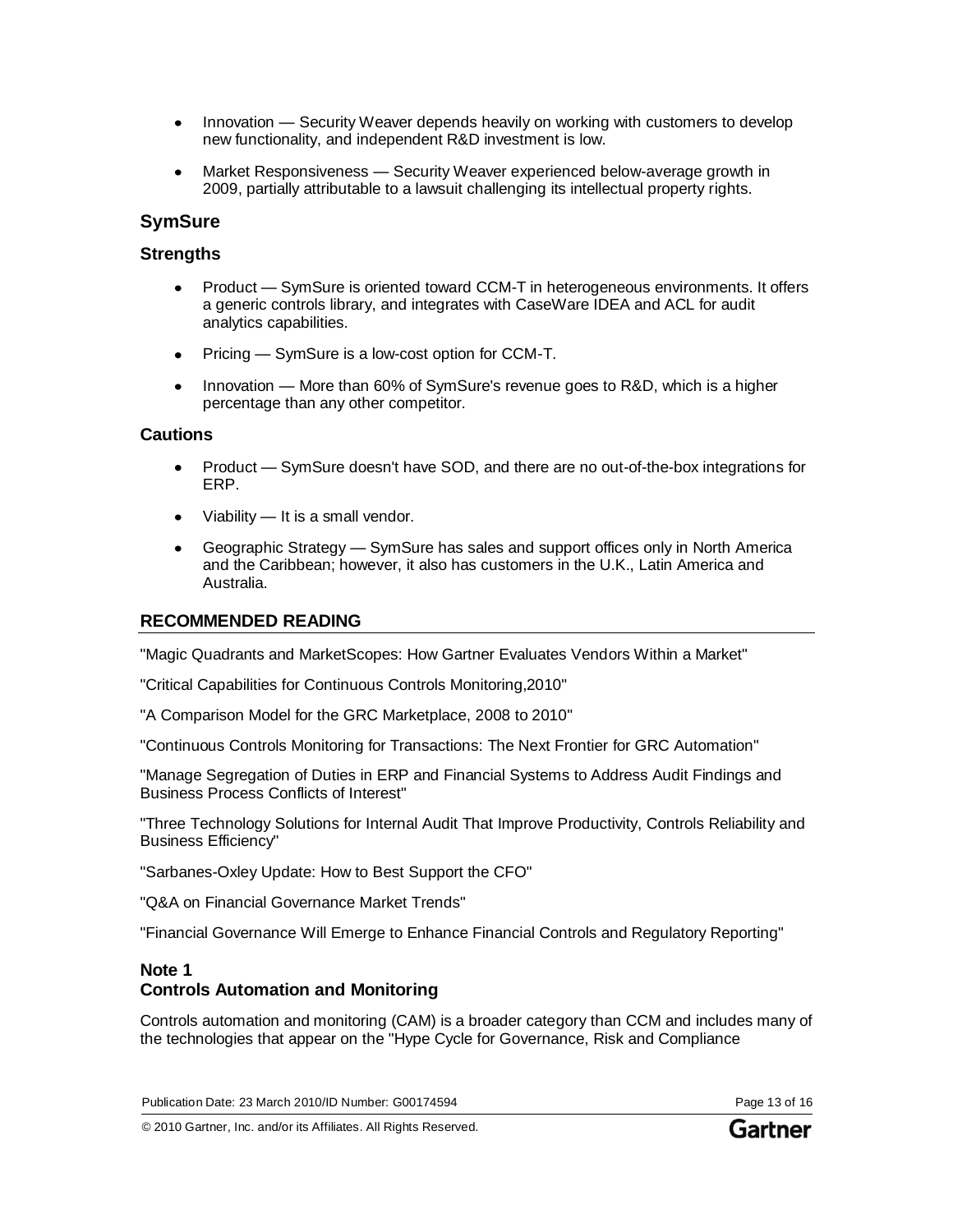Technologies, 2009." CAM includes any tools that act proactively to implement controls through business rules or reactively to monitor controls through the analysis of processes, transactions and events. Controls automation and monitoring can take many forms and operate at several levels of the enterprise architecture. At the infrastructure level, controls automation and monitoring focus on configuration management and network access. At the system level, they focus on identification and access. At the application level, they focus on SOD and, most recently, on rules governing transactions and behavior.

### **Vendors Added or Dropped**

We review and adjust our inclusion criteria for Magic Quadrants and MarketScopes as markets change. As a result of these adjustments, the mix of vendors in any Magic Quadrant or MarketScope may change over time. A vendor appearing in a Magic Quadrant or MarketScope one year and not the next does not necessarily indicate that we have changed our opinion of that vendor. This may be a reflection of a change in the market and, therefore, changed evaluation criteria, or a change of focus by a vendor.

## **Evaluation Criteria Definitions**

#### **Ability to Execute**

**Product/Service:** Core goods and services offered by the vendor that compete in/serve the defined market. This includes current product/service capabilities, quality, feature sets and skills, whether offered natively or through OEM agreements/partnerships as defined in the market definition and detailed in the subcriteria.

**Overall Viability (Business Unit, Financial, Strategy, Organization):** Viability includes an assessment of the overall organization's financial health, the financial and practical success of the business unit, and the likelihood that the individual business unit will continue investing in the product, will continue offering the product and will advance the state of the art within the organization's portfolio of products.

**Sales Execution/Pricing:** The vendor's capabilities in all presales activities and the structure that supports them. This includes deal management, pricing and negotiation, presales support and the overall effectiveness of the sales channel.

**Market Responsiveness and Track Record:** Ability to respond, change direction, be flexible and achieve competitive success as opportunities develop, competitors act, customer needs evolve and market dynamics change. This criterion also considers the vendor's history of responsiveness.

**Marketing Execution:** The clarity, quality, creativity and efficacy of programs designed to deliver the organization's message to influence the market, promote the brand and business, increase awareness of the products, and establish a positive identification with the product/brand and organization in the minds of buyers. This "mind share" can be driven by a combination of publicity, promotional initiatives, thought leadership, word-of-mouth and sales activities.

**Customer Experience:** Relationships, products and services/programs that enable clients to be successful with the products evaluated. Specifically, this includes the ways customers receive technical support or account support. This can also include ancillary tools, customer support programs (and the quality thereof), availability of user groups, service-level agreements and so on.

Publication Date: 23 March 2010/ID Number: G00174594 Page 14 of 16

© 2010 Gartner, Inc. and/or its Affiliates. All Rights Reserved.

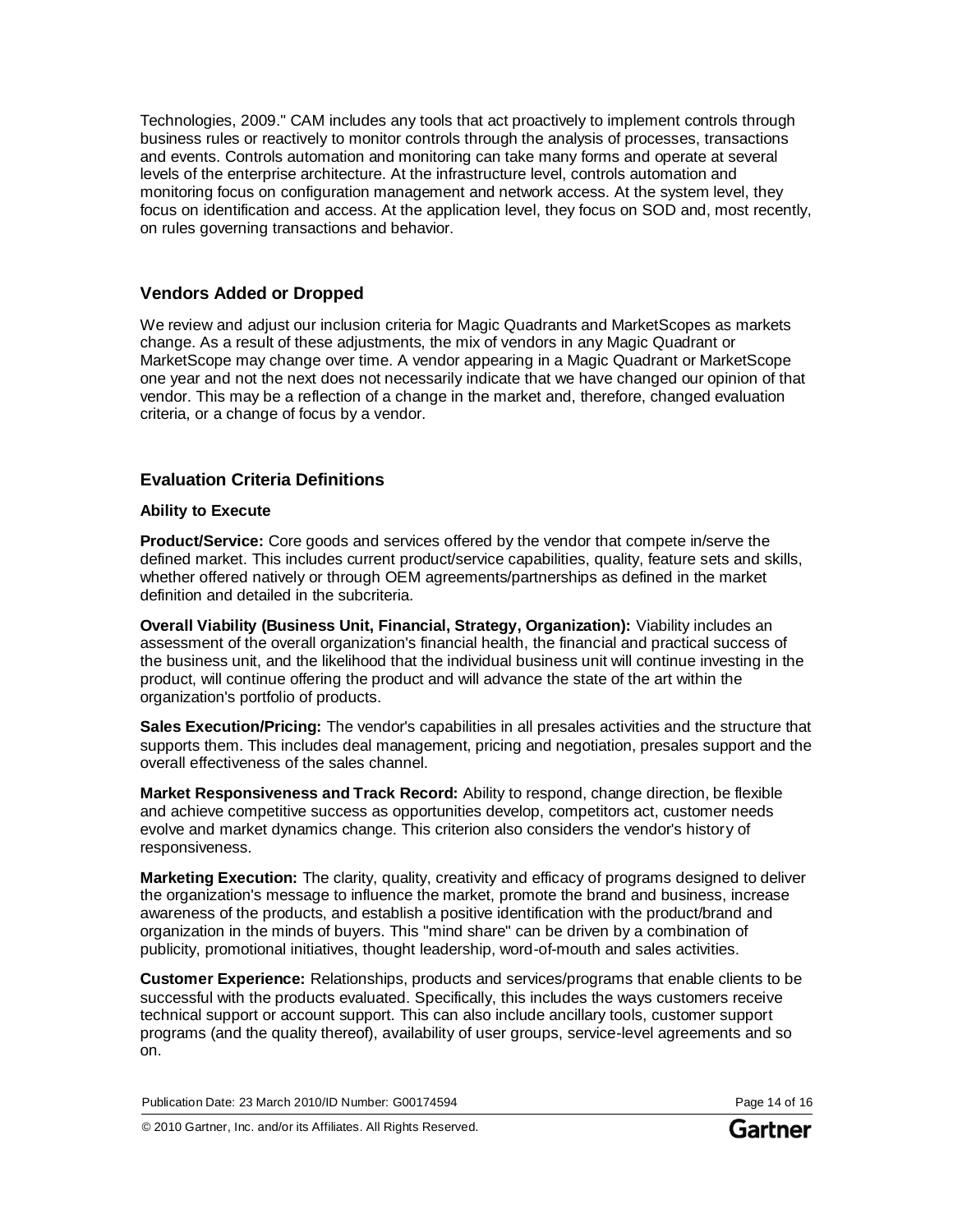**Operations:** The ability of the organization to meet its goals and commitments. Factors include the quality of the organizational structure, including skills, experiences, programs, systems and other vehicles that enable the organization to operate effectively and efficiently on an ongoing basis.

#### **Completeness of Vision**

**Market Understanding:** Ability of the vendor to understand buyers' wants and needs, and to translate those into products and services. Vendors that show the highest degree of vision listen to and understand buyers' wants and needs, and can shape or enhance those with their added vision.

**Marketing Strategy:** A clear, differentiated set of messages consistently communicated throughout the organization and externalized through the website, advertising, customer programs and positioning statements.

**Sales Strategy:** The strategy for selling products that uses the appropriate network of direct and indirect sales, marketing, service and communication affiliates that extend the scope and depth of market reach, skills, expertise, technologies, services and the customer base.

**Offering (Product) Strategy:** The vendor's approach to product development and delivery that emphasizes differentiation, functionality, methodology and feature sets as they map to current and future requirements.

**Business Model:** The soundness and logic of the vendor's underlying business proposition.

**Vertical/Industry Strategy:** The vendor's strategy to direct resources, skills and offerings to meet the specific needs of individual market segments, including vertical markets.

**Innovation:** Direct, related, complementary and synergistic layouts of resources, expertise or capital for investment, consolidation, defensive or pre-emptive purposes.

**Geographic Strategy:** The vendor's strategy to direct resources, skills and offerings to meet the specific needs of geographies outside the "home" or native geography, either directly or through partners, channels and subsidiaries as appropriate for that geography and market.

Publication Date: 23 March 2010/ID Number: G00174594 Page 15 of 16